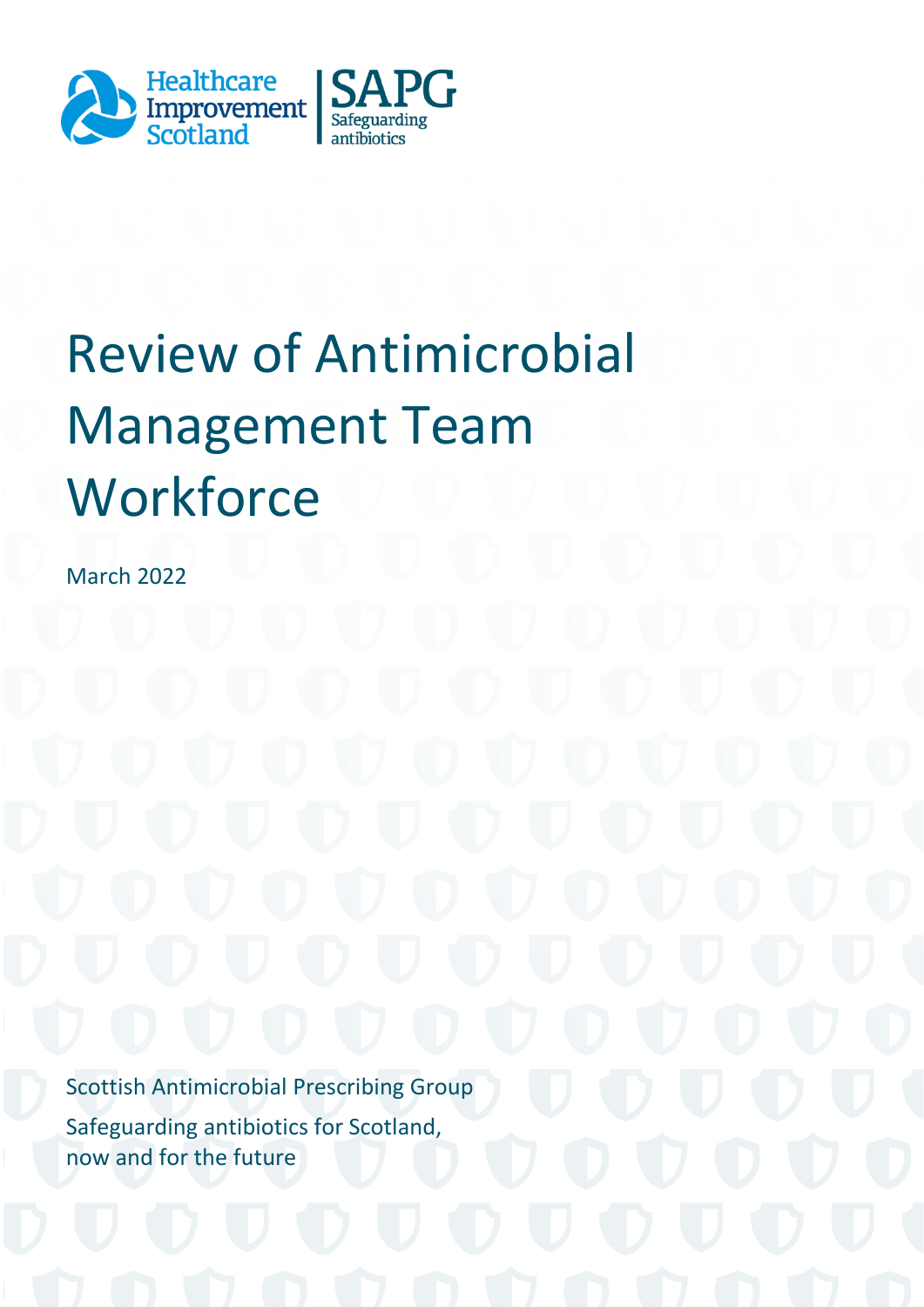# **Situation**

Scottish Government is developing a workforce planning strategy for future provision of staff working within infection-related practice (infection prevention and control, antimicrobial stewardship and health protection). The Scottish Antimicrobial Prescribing Group (SAPG) has reviewed the current provision and future requirements for health board antimicrobial management teams (AMTs) required to inform this strategy and has made a series of recommendations to inform strategic antimicrobial stewardship (AMS) workforce planning.

# **Background**

In 2008 the Scottish Management of Antimicrobial Resistance Action Plan (ScotMARAP)<sup>1</sup> was published by Scottish Government and laid out responsibilities around AMS for national stakeholders, NHS boards and clinical teams.

Actions for NHS boards included the following:

- *All NHS Boards should immediately set up, as a subgroup of their Area Drug and Therapeutics Committee (ADTC), AMTs, where not already in place.*
- *The role of the AMT in improving standards of antimicrobial use includes supporting staff education and clinical governance, promoting application of hospital antimicrobial policies, and enabling audit and feedback of these policies. In the context of single system working, hospital and 'out of hospital' care are both included in the remit of AMTs.*

In terms of staffing, ScotMARAP advised that the AMT should include a lead antimicrobial physician, lead microbiologist, lead antimicrobial pharmacist and other appropriate professionals. All AMTs should ensure that they have adequate public representation as fully engaged and involved members. The AMT in liaison with the ADTC should also link closely with clinical governance and risk management teams, the infection control committee and infection control manager.

Some boards already had antimicrobial pharmacist posts but to support NHS boards and their AMTs in delivery of local ScotMARAP recommendations Scottish Government provided central funding for 1.0 whole time equivalent (WTE) antimicrobial pharmacist per mainland board and 0.5 WTE per island board at Agenda for Change (AFC) band 8a level<sup>2</sup>. This funding has been maintained.

The updated ScotMARAP document published in  $2014<sup>3</sup>$  detailed key deliverables for AMTs:

- Demonstration of ongoing collaboration with infection prevention and control teams.
- Demonstration of ongoing collaboration with ADTCs to report on AMT activities and provide expert advice on new antimicrobials.
- Optimising prescribing practice through implementation of AMS programmes.
- Improving professional education, training and public engagement to improve clinical practice and promote wider understanding of the need for more sustainable use of antibiotics.
- Better access to and use of surveillance data in humans.
- Better identification and prioritisation of antimicrobial resistance (AMR) research to focus activity and inform understanding of AMR.

From 2019, NHS Scotland moved to contributing to the UK-wide AMR strategy and 5-year national action plan<sup>4</sup> rather than having a separate Scottish policy document. The objectives for delivery of AMS remain the same with SAPG providing leadership and local delivery by NHS board AMTs.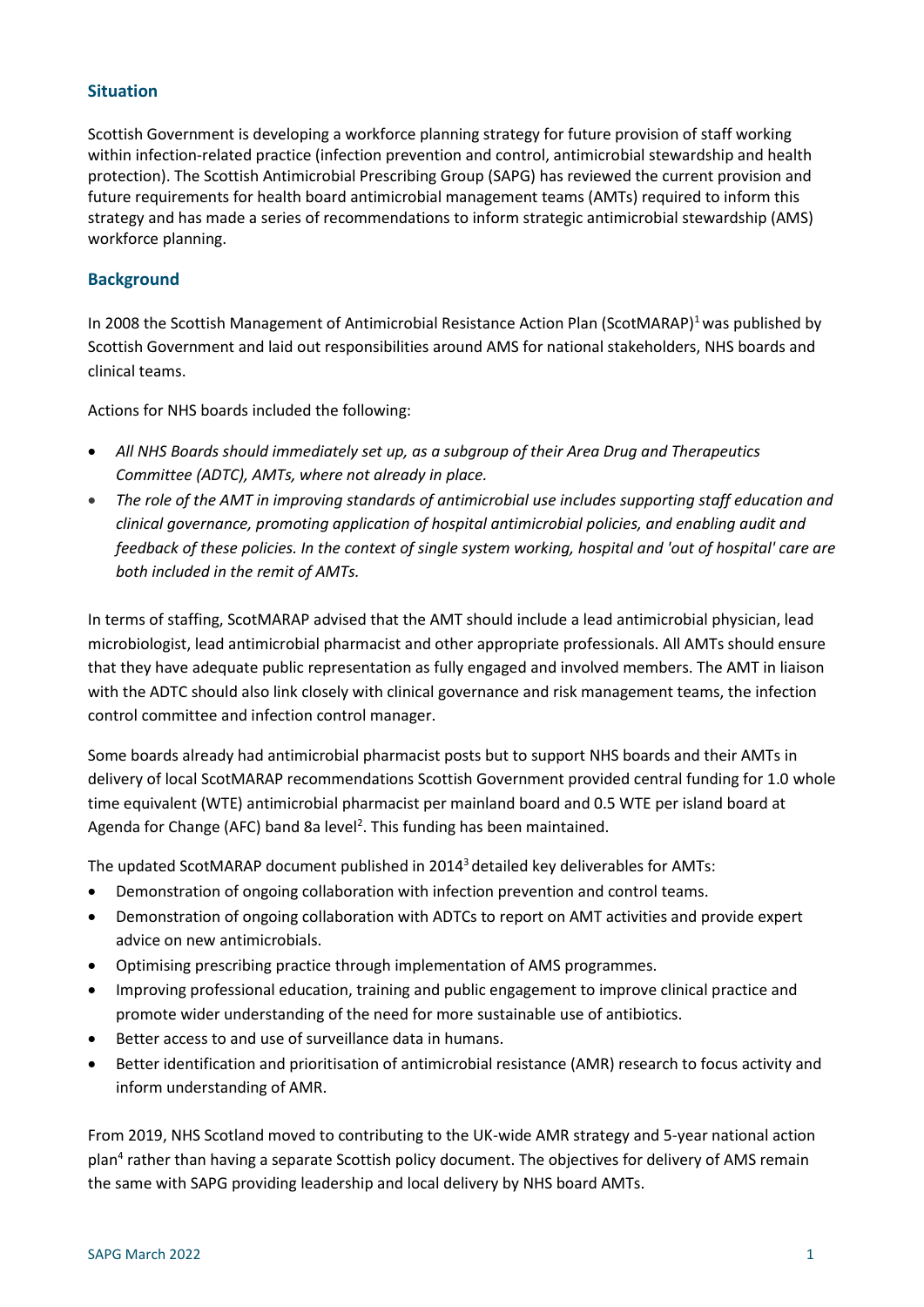#### **Assessment**

A review of evidence for composition of AMTs identified six studies<sup>5-10</sup> from France, the Netherlands, Canada, United States and Japan investigating the number and grade(s) of staff needed to implement AMS activities in hospitals. AMT core members were physicians (ideally infectious diseases specialists) ranging from 0.8-3.6 WTE, pharmacists 1.6-3.0 WTE and microbiologists 0.6 WTE per 1,000 acute care beds. While some of these studies also stated a need for administrative or data analyst support, none provided any information related to the role of nurses in stewardship. However, several authors<sup>11-14</sup> highlight the important stewardship functions of prescriber and non-prescriber nurses and their central role in facilitating collaborative practice and patient education to promote rational and appropriate use of antimicrobials. There appears to be a lack of recognition of the stewardship contribution of nurses through formal leadership channels such as AMT membership. Different models of nurse involvement in stewardship have been described which include specialist and generalist roles.<sup>15</sup> The nurse led management of cellulitis in outpatient parenteral antimicrobial therapy (OPAT) programme in Glasgow has been associated with a reduction in duration of IV therapy,<sup>16</sup> and nurse prescribing in primary care in Scotland has previously shown good adherence to local guidance.<sup>17</sup> One review article concluded that nurse involvement and leadership in AMS programmes improved clinical outcomes.<sup>14</sup>

Since the inception of SAPG there have been several surveys of staffing levels both across the AMTs and also, specifically, for antimicrobial pharmacists and associated staff:

- In 2014 a survey of AMTs found all boards had a core membership of consultant level doctor, consultant microbiologist, antimicrobial pharmacist and infection prevention and control (IPC) team representative. Some boards had additional clinical members, but few had a public partner. In terms of dedicated time for AMT work all boards had dedicated antimicrobial pharmacist time (range 0.4-4.5 WTE), the lead clinician was funded in six boards, ranging from 0.05-0.2 WTE and five AMTs had dedicated consultant microbiologist time (0.08-0.4 WTE).
- The National Point Prevalence Survey of Healthcare Associated Infection and Antimicrobial Prescribing 2016,<sup>18</sup> published by Health Protection Scotland, reported on AMS staffing using definitions and metrics from the Transatlantic Taskforce on AMR. The availability of staff with dedicated time for AMS activities is considered an indicator for effective stewardship programmes. There were approximately 0.30 WTE AMS roles per 250 beds in Scotland. The WTE included antimicrobial pharmacists and other experts with AMS activities in their job description.
- The Association of Scottish Antimicrobial Pharmacists has on several occasions collated data on antimicrobial pharmacy workforce within boards. The most recent survey in August 2020 detailed WTE, AFC grades and sector covered (primary and secondary care) as well as other staff involved in AMS, e.g. antimicrobial nurses, pharmacy technicians and data analysts. Antimicrobial pharmacist WTE per board was also related to hospital acute beds (range 0.55-2.97 WTE/1000 acute beds) and to board population (range 0.0016-0.0062 WTE/100,000 population). The survey did not include paediatrics, nor did it identify resource in terms of delivery of highly specialist regional or national services. Antimicrobial pharmacists are reported as per WTE activities, although this time can include clinical commitments to consultation ward rounds, patient management on infectious disease wards, provision of pharmaceutical care to OPAT and also primary care.
- In 2020 a SAPG conducted survey of paediatric AMS activities across Scotland identified that one territorial health board had a dedicated paediatric AMT and only seven of the remaining 10 (70%) had any paediatric representation on the board AMT. No distinction between paediatrics and neonatal services was made. In terms of dedicated time for AMT work, only one board in Scotland had dedicated paediatric antimicrobial pharmacist time (0.5 WTE), with no funding for the Lead AMT clinician. Audit and surveillance activities in paediatrics were only reported by 6 and 3 boards, respectively, and all boards reported a need for improved AMS activities within the field of paediatrics.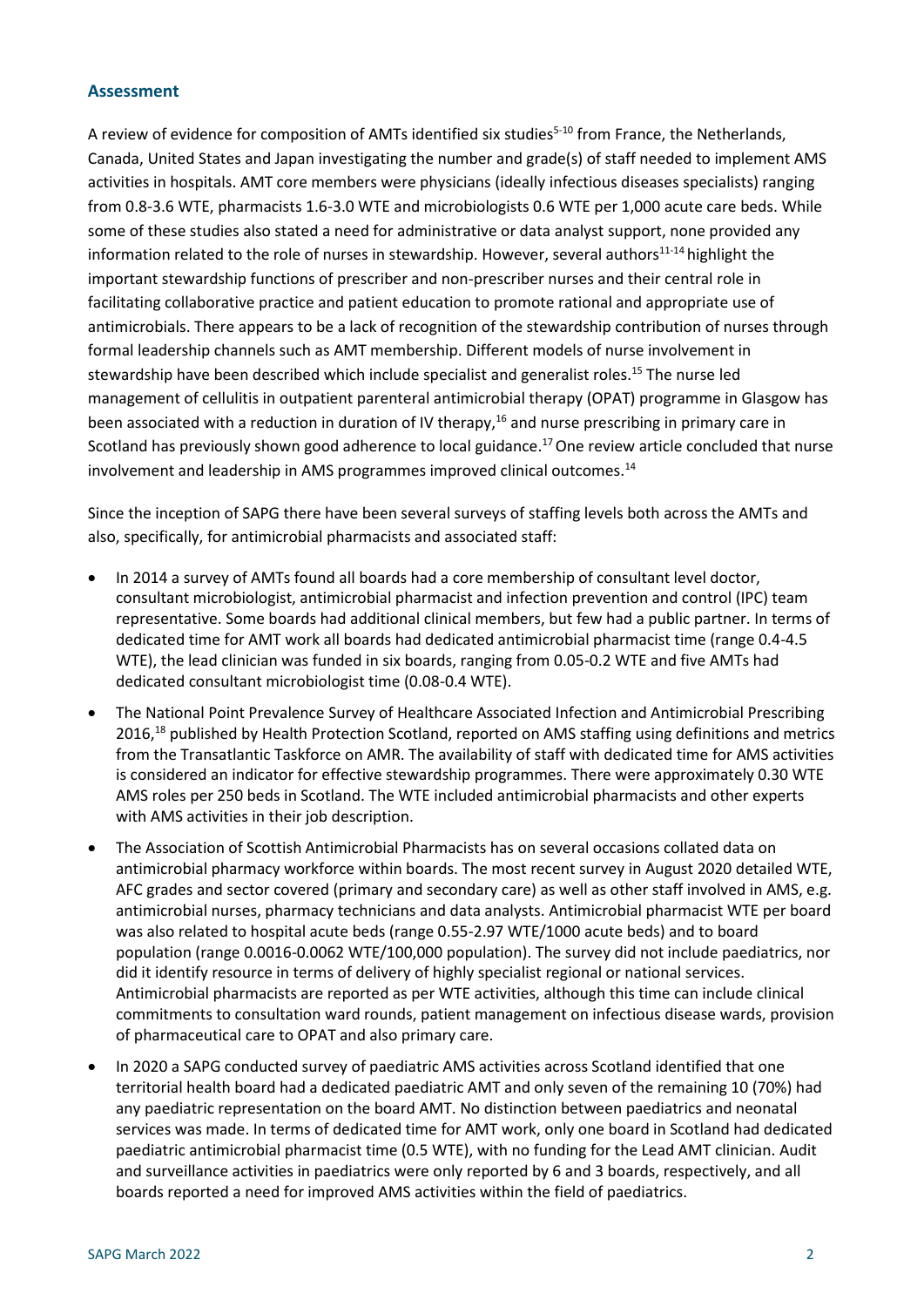A survey of AMTs carried out by SAPG in August 2021 (Appendix) confirms the level of variation across health boards in terms of medical staff provision for funded/planned sessions for AMT leads, and input of consultants in microbiology and infectious diseases to AMS activities. There is also variation in antimicrobial pharmacist time and links with primary care prescribing teams. In many boards there is a lack of antimicrobial nurses, pharmacy technicians, data analysts and administrators to support AMS activities, as well as a lack of resource for paediatric stewardship.

The data available on AMS workforce confirms significant variation across boards in terms of dedicated time of various staff roles: AMT lead, consultant microbiologist, antimicrobial pharmacist and pharmacy technician, antimicrobial nurse and data analyst.

Recognition is growing of the contribution an antimicrobial nurse can make in an AMS team. With nurses being the largest workforce within the NHS, expanding roles in health and social care and increased prescribing capability, nurse leadership in AMS is crucial. Only 3 of 15 (20%) health boards currently employ a nurse in the AMS role.

The antimicrobial technician is another developing and valuable role in AMS. AMS technicians ensure ward stock maintained is in line with infection management guidelines and reserved antimicrobials are recycled to appropriate clinical areas. AMS technicians have demonstrated significant increase in savings by reviewing stock lists and ensuring drugs are used before their expiry date. Technicians also support the antimicrobial team by highlighting to medical and nursing staff documentation of antimicrobial duration, IV review and missed doses of antimicrobials and documentation of allergy status. Only two boards currently have antimicrobial technicians, but these posts are vulnerable to other hospital pressures. Given their value it is recommended that roles should be developed for antimicrobial technicians at every acute hospital.

Children represent approximately 15% of the population;  $19$  however, they account for a significant volume of antimicrobial prescribing, and particularly in primary care settings. $^{20}$ 

Despite significant growth in AMS activity, central national funding is only available for one antimicrobial pharmacist per mainland board. The broader AMS activity, therefore, is not ring-fenced resulting in resource (e.g. technicians and pharmacists) being pulled to support delivery of clinical services elsewhere, when required. AMS roles and functions are not easily replaced, and de-prioritising such specialist services negates AMS value and risks longer term impact within the organisation. Similarly, without specified funding for AMT leads and specific clinical microbiology sessions those clinicians providing AMS leadership are frequently diverted to other pressing clinical activities.

Working remotely and via electronic communication platforms has become a feature of the COVID-19 pandemic and has proved an effective means of team working throughout Scotland and more widely. To ensure equity of AMS provision throughout Scotland, further work is required to explore need and opportunities to formalise (and remunerate) remote AMS support from larger boards to smaller or island boards where full time AMS staffing is not feasible.

To support a sustainable comprehensive local AMS programme equity of staffing is essential and agreement on minimum WTE for each role is needed to inform future strategy and funding for workforce planning. This should be informed by discussion with AMTs and national steering groups and reflection on current local examples of good practice with respect to AMS staffing including specific professional groups and AFC grades matched to defined AMS activities. Within Healthcare Improvement Scotland there is a dedicated healthcare staffing programme team<sup>21</sup> who work with health boards to support workforce planning and may be able to assist with this process. It is also important to consider, define and assess the competencies required for various AMS activities to support appropriate training of staff. Maintenance of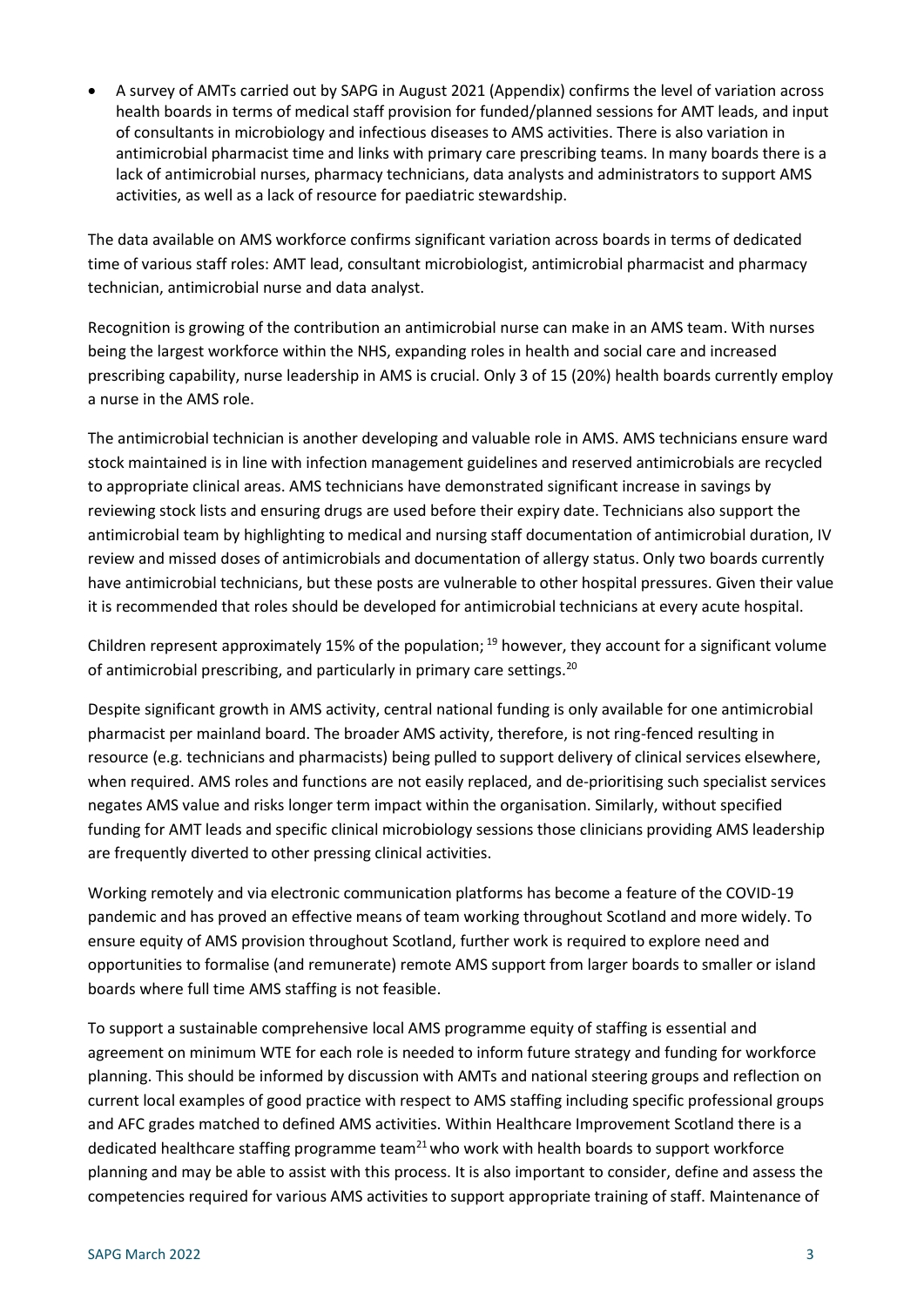collaborative working with other teams as specified within ScotMARAP for example IPC, risk and clinical governance and primary care is also crucial to avoid silo working and duplication of effort.

It is also important to consider changes in the way the broader NHS in Scotland uses antibiotics as part of systemic changes in models of service delivery. Key examples are the increasing role of non-medical prescribers, virtual patient consultations, evolving practice in care homes, and further development of OPAT and hospital at home services as part of the Scottish Government's Interface care initiative.

In addition, there is increased demand for AMS stewardship in health and social care and an expanding expectation of AMS activity for example in primary care and care homes.

# **Recommendations**

- SAPG should work in partnership with board AMTs and the Healthcare Improvement Scotland's Healthcare Staffing Programme to develop a workforce specification for the delivery of effective and equitable AMS.
- This workforce specification should inform the AMS element of Scottish Government's strategic plan for the infection workforce, including any training needs to support development of staff.

# **Specific SAPG recommendations relating to AMS work force planning include:**

- 1. The expanded (and future potential) roles of specialist antimicrobial pharmacists across both primary and secondary care should be taken into account in health board work force planning.
- 2. To ensure local medical AMS leadership each health board should ensure the role of local AMT infection specialists is specified and protected within job plans, and appropriately remunerated.
- 3. To effectively engage and promote AMS amongst nursing teams all territorial health boards should appoint a specialist antimicrobial nurse as part of their board AMT.
- 4. To support cost effective and appropriate use of antimicrobials across hospitals all territorial health boards should dedicate specific antimicrobial pharmacist technician roles for acute hospitals.
- 5. To support regular surveillance and feedback of antimicrobial use to inform local AMS interventions each territorial health board should have dedicated AMS analyst support.
- 6. To support and improve the expanding role of AMS within the paediatric population each territorial health board should incorporate dedicated and funded medical and pharmacy paediatric representation for AMS work within job plans.
- 7. The exploration by SAPG of the need for and potential of enhanced, formalised remote support to nonterritorial boards to provide equitable AMS.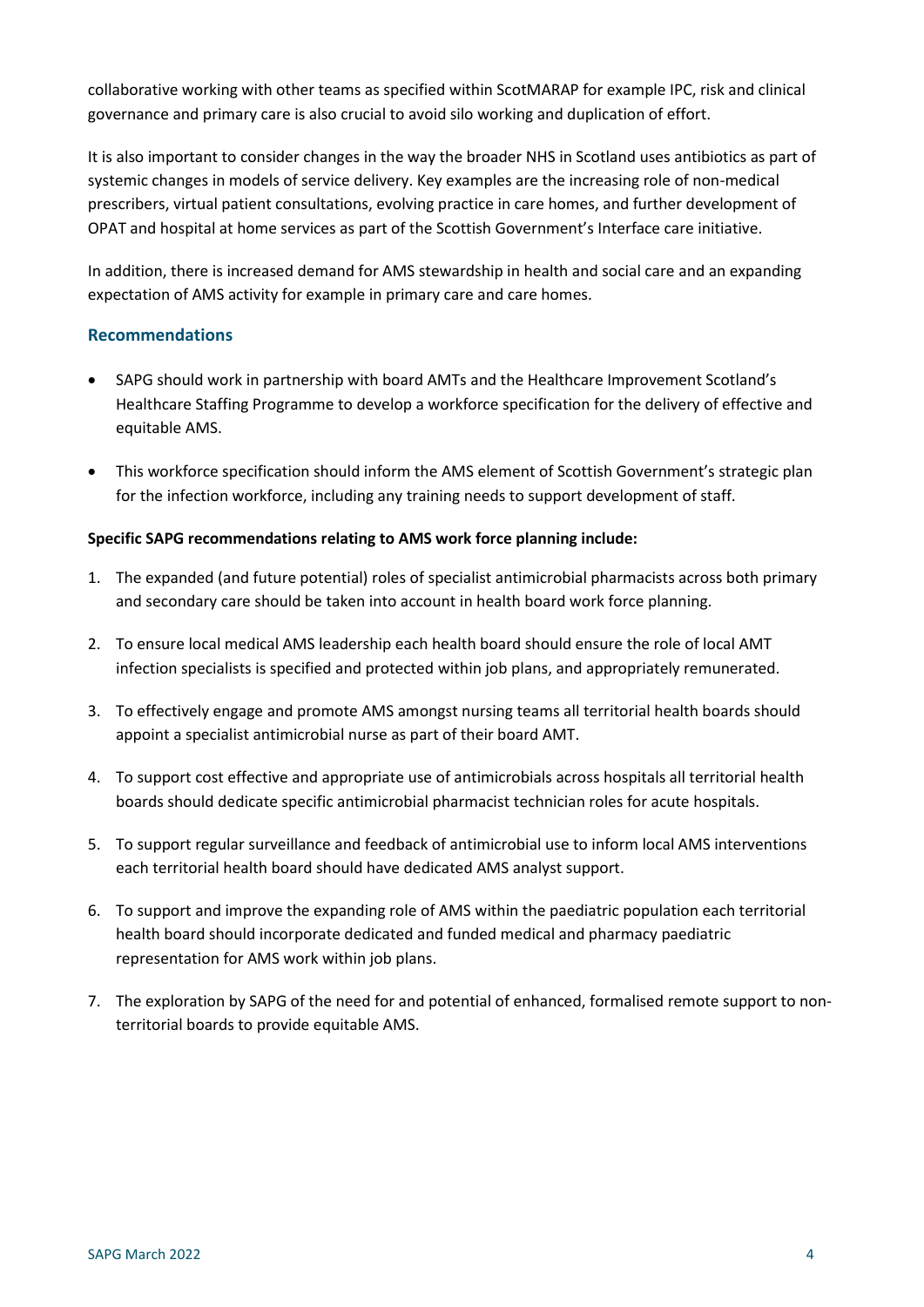# **References**

- 1. Scottish Government 2008, Scottish Management of Antimicrobial Resistance Action Plan [ScotMARAP], [https://www.webarchive.org.uk/wayback/archive/20150220072927/http://www.gov.scot/Publications](https://www.webarchive.org.uk/wayback/archive/20150220072927/http:/www.gov.scot/Publications/2008/03/12153030/10) [/2008/03/12153030/10](https://www.webarchive.org.uk/wayback/archive/20150220072927/http:/www.gov.scot/Publications/2008/03/12153030/10)
- 2. Scottish Government 2008, Chief Executive Letter to Health Boards: Prudent antimicrobial prescribing: the Scottish Action plan for managing antibiotic resistance and reducing antibiotic related clostridium difficile associated disease [https://www.sehd.scot.nhs.uk/mels/CEL2008\\_30.pdf](https://www.sehd.scot.nhs.uk/mels/CEL2008_30.pdf)
- 3. Scottish Government 2014, Scottish Management of Antimicrobial Resistance Action Plan 2014-18 (ScotMARAP2), [https://www.gov.scot/publications/scottish-management-antimicrobial-resistance](https://www.gov.scot/publications/scottish-management-antimicrobial-resistance-action-plan-2014-18-scotmarap2/)[action-plan-2014-18-scotmarap2/](https://www.gov.scot/publications/scottish-management-antimicrobial-resistance-action-plan-2014-18-scotmarap2/)
- 4. Department of Health and Social Care 2019, UK 5-year action plan for antimicrobial resistance 2019 to 2024, [https://www.gov.uk/government/publications/uk-5-year-action-plan-for-antimicrobial](https://www.gov.uk/government/publications/uk-5-year-action-plan-for-antimicrobial-resistance-2019-to-2024)[resistance-2019-to-2024](https://www.gov.uk/government/publications/uk-5-year-action-plan-for-antimicrobial-resistance-2019-to-2024)
- 5. Le Coz P, Carlet J, Roblot F, Pulcini C. 2016, Human resources needed to perform antimicrobial stewardship teams' activities in French hospitals. Med Mal Infect. Jun; 46(4):200-6. [doi:](file:///C:/Users/jacquelines/AppData/Local/Microsoft/Windows/INetCache/Content.Outlook/84UXSB6D/Le%20Coz%20P,%20Carlet%20J,%20Roblot%20F,%20Pulcini%20C.%20Human%20resources%20needed%20to%20perform%20antimicrobial%20stewardship%20teams)  [10.1016/j.medmal.2016.02.007.](file:///C:/Users/jacquelines/AppData/Local/Microsoft/Windows/INetCache/Content.Outlook/84UXSB6D/Le%20Coz%20P,%20Carlet%20J,%20Roblot%20F,%20Pulcini%20C.%20Human%20resources%20needed%20to%20perform%20antimicrobial%20stewardship%20teams)
- 6. Morris, A.M., Rennert-May, E., Dalton, B. et al. 2018, Rationale and development of a business case for antimicrobial stewardship programs in acute care hospital settings. Antimicrobial Resistance and Infection Control 7:104.<https://doi.org/10.1186/s13756-018-0396-z>
- 7. Doernberg SB, Abbo LM, Burdette SD et al. 2018, Essential Resources and Strategies for Antibiotic Stewardship Programs in the Acute Care Setting. Clin Infect Dis. Sep 28;67(8):1168-1174[. doi:](doi:%2010.1093/cid/ciy255.)  [10.1093/cid/ciy255.](doi:%2010.1093/cid/ciy255.)
- 8. Maeda M, Muraki Y, Kosaka T et al. 2019, Essential human resources for antimicrobial stewardship teams in Japan: Estimates from a nationwide survey conducted by the Japanese Society of Chemotherapy. J Infect Chemother. Sep;25(9):653-656. [doi: 10.1016/j.jiac.2019.05.012.](doi:%2010.1016/j.jiac.2019.05.012.)
- 9. Ten Oever J, Harmsen M, Schouten J et al. 2018, SWAB Working Group on Antimicrobial Stewardship. Human resources required for antimicrobial stewardship teams: a Dutch consensus report. Clin Microbiol Infect. Dec;24 (12):1273-1279[. doi: 10.1016/j.cmi.2018.07.005.](doi:%2010.1016/j.cmi.2018.07.005.)
- 10. Pulcini C, Morel CM, Tacconelli E et al. 2017, Human resources estimates and funding for antibiotic stewardship teams are urgently needed. Clin Microbiol Infect. Nov;23 (11):785-787. [doi:](doi:%2010.1016/j.cmi.2017.07.013.)  [10.1016/j.cmi.2017.07.013.](doi:%2010.1016/j.cmi.2017.07.013.)
- 11. Courtney M, Chater A 2021, Antimicrobial stewardship: a competency framework to support the role of nurses. Primary Health Care[. doi 10.7748/phc.2021/e1709](file:///C:/Users/jacquelines/AppData/Local/Microsoft/Windows/INetCache/Content.Outlook/84UXSB6D/doi%2010.7748/phc.2021/e1709)
- 12. Gotterson F, Buising K, Manias E. 2021, Nurse role and contribution to antimicrobial stewardship: An integrative review. Int J Nurs Stud. 117:103787. [doi: 10.1016/j.ijnurstu.2020.103787.](doi:%2010.1016/j.ijnurstu.2020.103787.)
- 13. Kirby E, Broom A, Overton K et al 2020, Reconsidering the nursing role in antimicrobial stewardship: a multisite qualitative interview study. BMJ Open, 10(10):e042321. <doi:10.1136/bmjopen-2020-042321>
- 14. Castro-Sánchez, E., Gilchrist, M., Ahmad, R. et al. 2019, Nurse roles in antimicrobial stewardship: lessons from public sectors models of acute care service delivery in the United Kingdom. Antimicrob Resist Infect Control 8, 162.<https://doi.org/10.1186/s13756-019-0621-4>
- 15. Olans RN, Olans RD, DeMaria A. 2016, The Critical Role of the Staff Nurse in Antimicrobial Stewardship-- Unrecognized, but Already There. Clin Infect Dis ;62:84–9.<https://doi.org/10.1093/cid/civ697>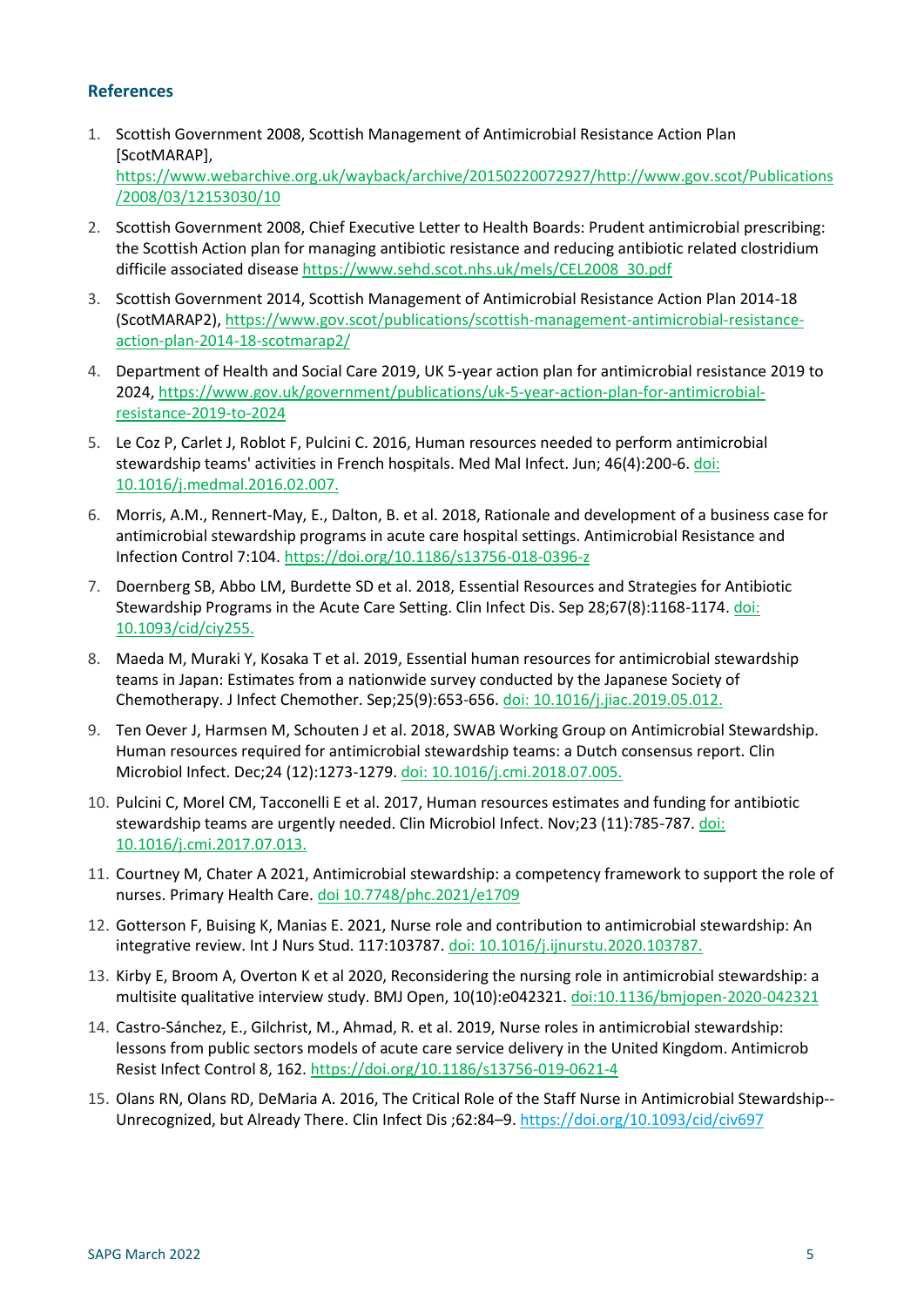- 16. Seaton RA, Bell, E, Gourlay Y Semple L. 2005 Nurse-led management of uncomplicated cellulitis in the community; evaluation of a protocol incorporating intravenous ceftriaxone. J Antimicrob Chemother 55, 764-767.<https://doi.org/10.1093/jac/dki092>
- 17. Ness, V., Malcolm, W., McGivern G., Reilly, J. 2015, Growth in nurse prescribing of antibiotics: the Scottish experience 2007–13, *Journal of Antimicrobial Chemotherapy* 70. <https://doi.org/10.1093/jac/dkv255>
- 18. Health Protection Scotland 2016, National Point Prevalence Survey of Healthcare Associated Infection and Antimicrobial Prescribing. [https://hpspubsrepo.blob.core.windows.net/hps](https://hpspubsrepo.blob.core.windows.net/hps-website/nss/2204/documents/1_PPS%20National%20Report%202016.pdf)[website/nss/2204/documents/1\\_PPS%20National%20Report%202016.pdf](https://hpspubsrepo.blob.core.windows.net/hps-website/nss/2204/documents/1_PPS%20National%20Report%202016.pdf)
- 19. Scotland's Census 2011, <https://www.scotlandscensus.gov.uk/>
- 20. Health Protection Scotland 2021, Scottish One Health Antimicrobial Use and Antimicrobial Resistance (SONAAR) report for 2020, 55(46). [https://www.hps.scot.nhs.uk/publications/hps-weekly](https://www.hps.scot.nhs.uk/publications/hps-weekly-report/volume-55/issue-46/sonaar-report-for-2020/)[report/volume-55/issue-46/sonaar-report-for-2020/](https://www.hps.scot.nhs.uk/publications/hps-weekly-report/volume-55/issue-46/sonaar-report-for-2020/)
- 21. Healthcare Improvement Scotland 2019, Healthcare Staffing Programme [https://www.healthcareimprovementscotland.org/our\\_work/patient\\_safety/healthcare\\_staffing\\_progr](https://www.healthcareimprovementscotland.org/our_work/patient_safety/healthcare_staffing_programme.aspx) [amme.aspx](https://www.healthcareimprovementscotland.org/our_work/patient_safety/healthcare_staffing_programme.aspx)

#### **Table of Abbreviations**

| <b>ADTC</b>  | Area Drug and Therapeutics Committee                         |
|--------------|--------------------------------------------------------------|
| <b>AFC</b>   | Agenda for Change                                            |
| AMR          | Antimicrobial resistance                                     |
| AMS          | Antimicrobial stewardship                                    |
| AMT          | Antimicrobial management team                                |
| <b>HEPMA</b> | Hospital electronic prescribing and medicines administration |
| ID           | Infectious diseases                                          |
| <b>IPC</b>   | Infection prevention and control                             |
| <b>MDT</b>   | Multidisciplinary team                                       |
| <b>OPAT</b>  | Outpatient parenteral antimicrobial therapy                  |
| <b>PHS</b>   | <b>Public Health Scotland</b>                                |
| <b>SAPG</b>  | Scottish Antimicrobial Prescribing Group                     |
| ScotMARAP    | Scottish Management of Antimicrobial Resistance Action Plan  |
| <b>WTE</b>   | Whole time equivalent                                        |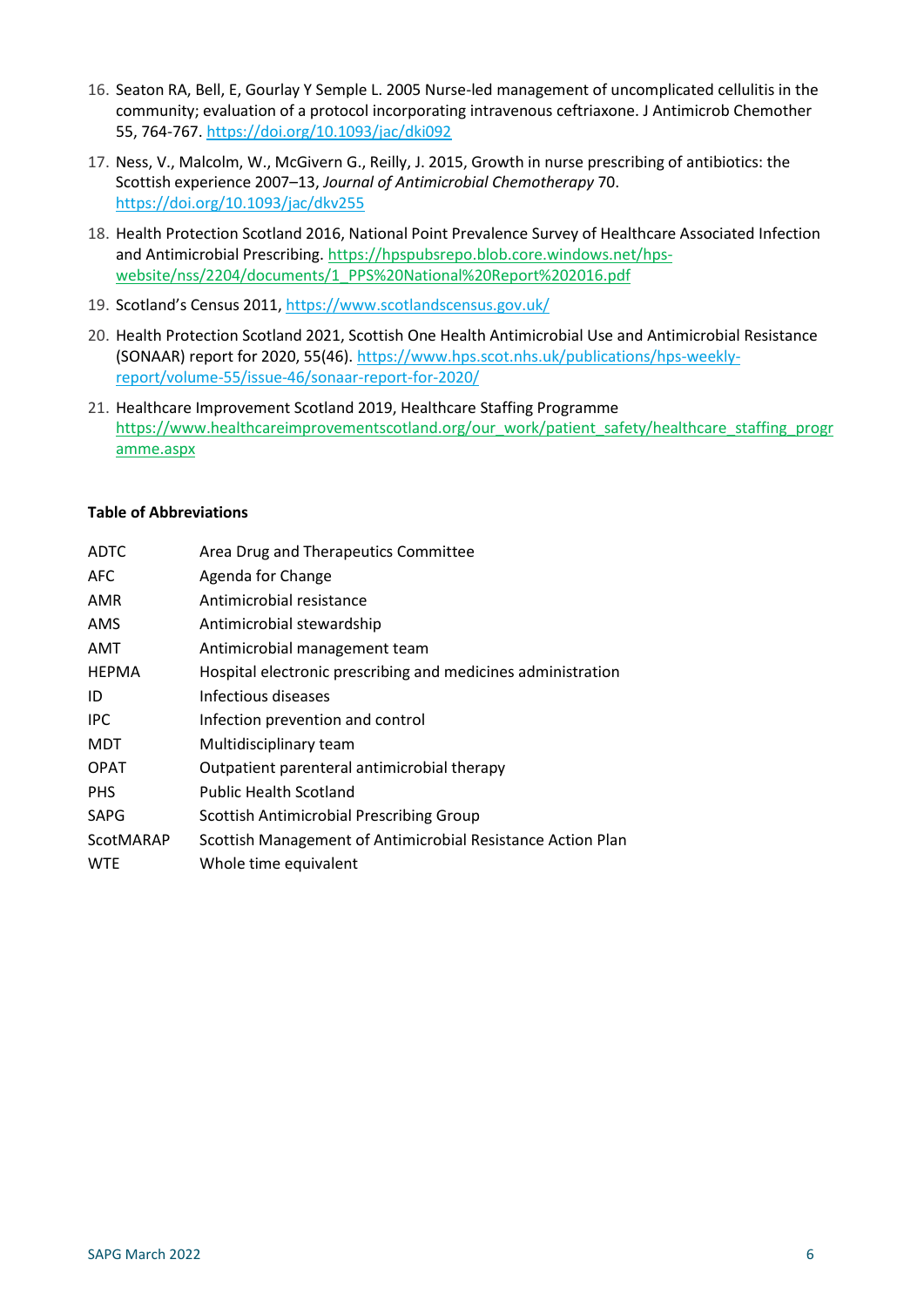# **Appendix**

# **Antimicrobial Management Team Workforce Survey**

#### **Introduction**

Scottish Government is developing a workforce planning strategy for future provision of staff working within infection-related practice (infection prevention and control [IPC]), antimicrobial stewardship (AMS) and health protection). SAPG is leading a review of current provision and future requirements for health board antimicrobial management teams (AMTs) to inform this strategy. Previous SAPG surveys of staffing levels across AMTs have shown significant variation across boards in terms of dedicated funded time for various staff roles. To continue to progress stewardship at national and local level it is important to address this.

# **Method**

A survey was developed with questions to seek information about current staffing and AMS activities in each board together with clinicians' perception of ideal staffing provision to deliver local AMS ambitions. A Smart Survey© on-line tool was used to allow AMTs to input data and SAPG to create a summary report. The link for the survey was shared via an email to AMT leads and lead antimicrobial pharmacists and a pdf version was included to allow AMTs to discuss and agree answers together before submitting one survey response per board.

#### **Results**

The survey was completed by 14 of 15 health boards. No response was received from NHS Orkney.

# **Current staffing levels and grades**

#### **AMT leads**

- The most commonly reported specialty of AMT lead was consultant microbiologist (5/14 boards) or consultant microbiologist/infectious diseases (ID) physician (2/14).
- In four boards the AMT lead was a consultant ID physician, in two boards the AMT lead was a consultant anaesthetist and in one board the AMT was co-chaired by a consultant microbiologist and a consultant ID physician.
- Five boards did not have formal funding or programmed activity for the AMT lead.
- For boards that did have formal PA this varied from 1 day per month to 2-4 sessions per week.
- None of the boards had additional consultant ID sessions for AMT work and five boards had additional consultant microbiologist time (up to 1PA per week).

#### **Antimicrobial pharmacists**

- Boards reported a range of grades with most pharmacists being AFC band 8a and four boards had an 8b pharmacist supported by pharmacists at band 7. These were a mix of full and part-time roles. In island boards pharmacists had a range of duties that included antimicrobials or the role was covered by several pharmacists.
- Support for primary care prescribing was provided by pharmacists via various means. One board reported 0.6 WTE of lead pharmacist time funded by primary care; one had a primary care pharmacist 0.2 WTE; one had a clinical pharmacist prescribing adviser 1 WTE and AMT work was part of their role; another reported the antimicrobial pharmacist links with prescribing advisers in primary care and another said that two prescribing adviser pharmacists helped with antimicrobial issues in primary care.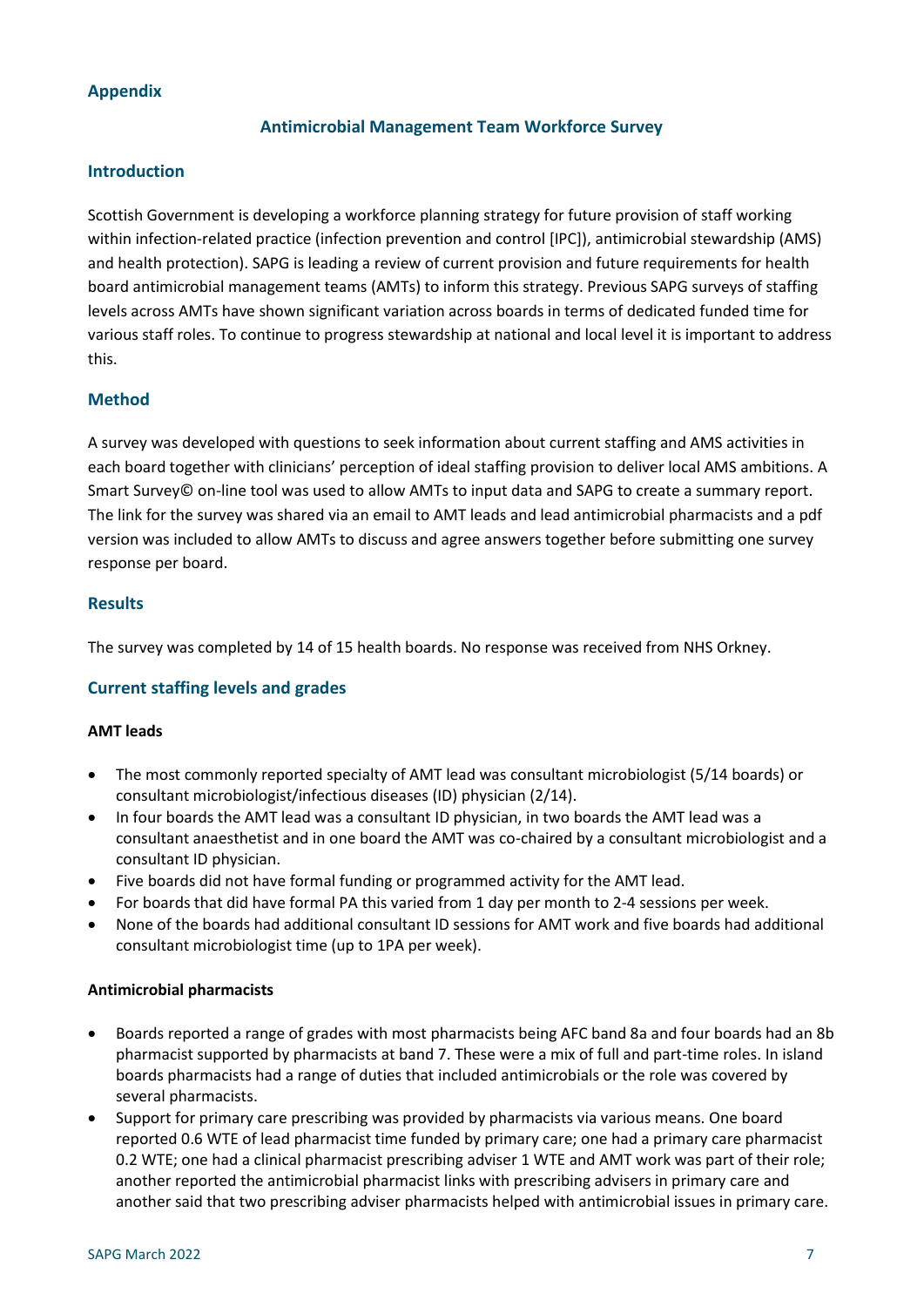- Three boards reported that all personnel support primary care prescribing. One stated that the only support given was updating the primary care antimicrobial empirical guidelines, while others commented that it was difficult to quantify or specify areas of responsibility.
- Four respondents answered no to this question, however one of these stated the senior pharmacist role (8b) was area wide.

#### **Antimicrobial nurses**

 Four boards reported dedicated nurse roles in the AMT. The nurses with responsibility were in posts graded at band 5, 6 and 8a depending on the board.

#### **Pharmacy technicians**

 Two boards reported dedicated pharmacy technician roles. One board reported three staff at band 4, however it was noted that one of these technicians was frequently redirected to help in the dispensary, and the other board reported part-time role at band 5.

#### **Data analysts**

Three boards reported having part-time support from a data analyst at band 5 or 6.

#### **Administrators**

 One board reported having part-time administrators at band 4, one board reported administrative support at band 4 for minute taking and AMT meeting administration and one board reported parttime support from the infection control administrator to organise AMT meetings and record minutes.

#### **Current versus ideal staffing for AMT**

- Data on board population was obtained from Public Health Scotland (PHS).
- These data were also used to calculate current and ideal staffing per 100,000 population (PHS data 2019) for mainland boards. This is a commonly reported measure in the literature used to relate to both hospital and community services (Table 1).
- Boards were asked to provide current PAs for medical staff and whole time equivalent (WTE) for other AMT staff and also to reflect on what they would see as ideal staffing to provide a robust stewardship programme.
- Figures provided for current and ideal staffing numbers were used to calculate the PA per 1,000 beds for medical staff and WTE per 1,000 beds for all other staff involved in AMT work as shown in Table 2.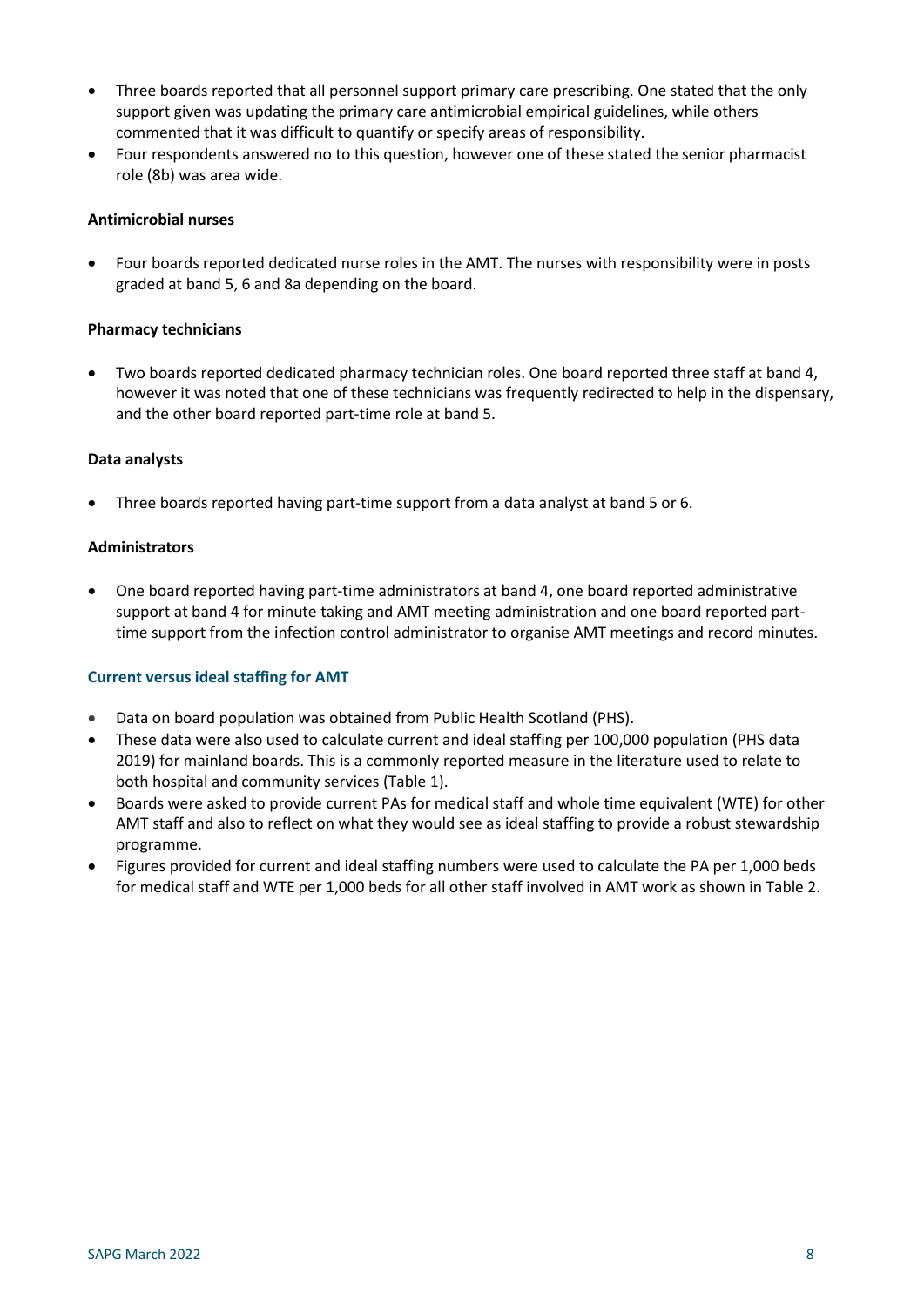# *Table 1: Current clinical staffing per 100,000 population in territorial NHS boards*

| <b>Board</b>                                        | Forth<br><b>Valley</b> | <b>Highland</b> | Dumfries &<br>Galloway | Ayrshire<br>& Arran | <b>Borders</b> | Greater<br>Glasgow | Lothian        | Lanark-<br>shire | <b>Tayside</b> | Grampian     | <b>Fife</b>    |
|-----------------------------------------------------|------------------------|-----------------|------------------------|---------------------|----------------|--------------------|----------------|------------------|----------------|--------------|----------------|
|                                                     |                        |                 |                        |                     |                | & Clyde            |                |                  |                |              |                |
| <b>Population (100,000)</b>                         | 306.64                 | 321.7           | 148.86                 | 369.36              | 115.51         | 1,183.12           | 907.58         | 661.9            | 417.47         | 585.7        | 373.55         |
| PA AMT Lead                                         | $\overline{2}$         |                 | 1                      | $\overline{2}$      |                | $\overline{2}$     | $\overline{2}$ | $\mathbf{1}$     |                | $\mathbf{1}$ | $\overline{2}$ |
| PA AMT lead /100,000                                | 0.0065                 |                 | 0.0067                 | 0.0054              |                | 0.0017             | 0.0022         | 0.0015           |                | 0.0017       | 0.0054         |
| population                                          |                        |                 |                        |                     |                |                    |                |                  |                |              |                |
| PA ID consultant                                    |                        |                 |                        |                     |                |                    |                |                  |                |              |                |
| PA ID consultant /100,000                           |                        |                 |                        |                     |                |                    |                |                  |                |              |                |
| population                                          |                        |                 |                        |                     |                |                    |                |                  |                |              |                |
| PA consultant microbiologist                        |                        |                 |                        |                     |                | 0.5                | $\mathbf{1}$   | $\mathbf{1}$     |                |              |                |
| PA consultant microbiologist<br>/100,000 population |                        |                 |                        |                     |                | 0.0004             | 0.0011         | 0.0015           |                |              |                |
| <b>WTE antimicrobial</b>                            | 0.5                    | 1.5             | 0.4                    | 1.7                 | 0.6            | 5.43               | $\overline{2}$ | 2.2              | 1.6            | 1.44         | 0.4            |
| pharmacist                                          |                        |                 |                        |                     |                |                    |                |                  |                |              |                |
| WTE antimicrobial                                   | 0.0016                 | 0.0047          | 0.0027                 | 0.0046              | 0.0052         | 0.0046             | 0.0022         | 0.0033           | 0.0038         | 0.0025       | 0.0011         |
| pharmacist /100,000                                 |                        |                 |                        |                     |                |                    |                |                  |                |              |                |
| population                                          |                        |                 |                        |                     |                |                    |                |                  |                |              |                |
| WTE antimicrobial nurse                             |                        |                 | 0.6                    |                     |                |                    | $\mathbf{1}$   |                  | $\mathbf{1}$   | 0.6          |                |
| WTE antimicrobial nurse                             |                        |                 | 0.0040                 |                     |                |                    | 0.0011         |                  | 0.0024         | 0.0010       |                |
| /100,000 population                                 |                        |                 |                        |                     |                |                    |                |                  |                |              |                |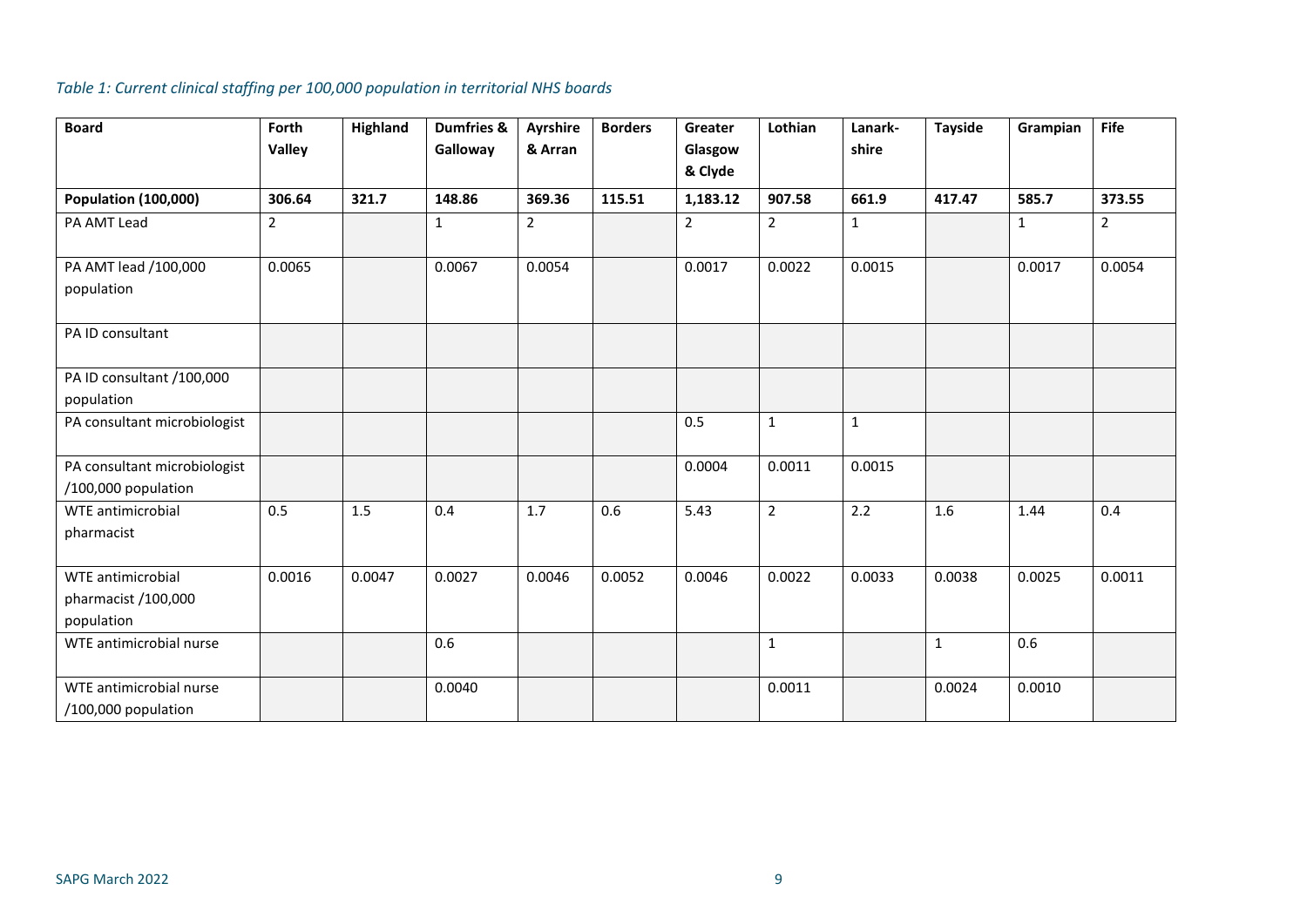# *Table 2: Current and ideal staffing per 1,000 acute beds (ideal shown in brackets where provided by AMT)*

| <b>Board</b>                      | Beds* | PA/1000 beds    |                        |              | <b>WTE/1000 beds</b> |                      |            |              |               |  |  |
|-----------------------------------|-------|-----------------|------------------------|--------------|----------------------|----------------------|------------|--------------|---------------|--|--|
|                                   |       | <b>AMT lead</b> | ID consultant          | Microbiology | Antimicrobial        | <b>Antimicrobial</b> | Pharmacy   | Data analyst | Administrator |  |  |
|                                   |       |                 |                        | consultant   | pharmacist           | nurse                | technician |              |               |  |  |
| Ayrshire & Arran                  | 919   | 2.17            | $\mathbf 0$            | $\mathbf 0$  | 1.84                 | $\mathbf 0$          | 0          | $\mathbf 0$  | $\mathbf 0$   |  |  |
| <b>Borders</b>                    | 198   | 0(10)           | 0(10)                  | $\pmb{0}$    | 3(5)                 | 0(5)                 | 0          | 0(0.5)       | 0(0.5)        |  |  |
| Dumfries &<br>Galloway            | 327   | 3.06(3.1)       | 0(3.1)                 | 0.76         | 1.22(3)              | 1.83(3)              | 1.53(3)    | $\mathbf 0$  | $\mathbf 0$   |  |  |
| Fife                              | 749   | 2.67(4)         | 0(2.67)                | 0(2.67)      | 0.53(1.33)           | 0(1.33)              | 0          | $\mathbf 0$  | $\mathbf 0$   |  |  |
| Forth Valley                      | 721   | 2.77            | 0                      | 0(2.77)      | 0.7(1.38)            | $\mathsf{O}\xspace$  | 0(0.55)    | $\pmb{0}$    | $\mathbf 0$   |  |  |
| Grampian                          | 927   | 1.07(1.07)      | 0(2.69)                | 0(5.39)      | 1.54(2.16)           | 0.65(3.23)           | 0(0.21)    | 0.027(0.54)  | 0.027(1.07)   |  |  |
| <b>Greater Glasgow</b><br>& Clyde | 3680  | 0.54            | $\mathbf 0$            | 0.136        | 1.47(1.69)           | 0(1.62)              | 0.81(0.81) | 0.16(0.27)   | 0(0.27)       |  |  |
| Highland                          | 488   | 0(2.05)         | 0(2.05)                | 0(2.05)      | 3(6.15)              | 0(2.05)              | 0(1.02)    | 0(0.51)      | 0(0.41)       |  |  |
| Lanarkshire                       | 1331  | 0.75(1.49)      | 0(1.49)                | 0.75(1.49)   | 1.65(3)              | 0(0.75)              | 0          | 0(0.078)     | $\mathsf{O}$  |  |  |
| Lothian                           | 2137  | 0.93(2.5)       | 0(2.33)                | 0.46(1)      | 0.66(1.46)           | 0.46                 | 0          | 0.37(0.46)   | 0.23          |  |  |
| National Golden<br>Jubilee        | 200   | 1.25(2.5)       | 0(1.25)                | 0(5)         | 2.5(5)               | 0(1.25)              | 0(2.5)     | 0(0.5)       | 0(1)          |  |  |
| Shetland                          | 60    |                 | No dedicated AMT staff |              |                      |                      |            |              |               |  |  |
| Tayside                           | 1056  | 0(2.84)         | 0(0.95)                | 0(0.95)      | 1.51(3.78)           | 0.95(3.78)           | 0(0.95)    | 0(0.47)      | 0             |  |  |
| Western Isles                     | 67    | 0.37            | 0(14.92)               | 0(14.92)     | 14.92                | 0/(14.92)            | 0(7.46)    | $\pmb{0}$    | 0             |  |  |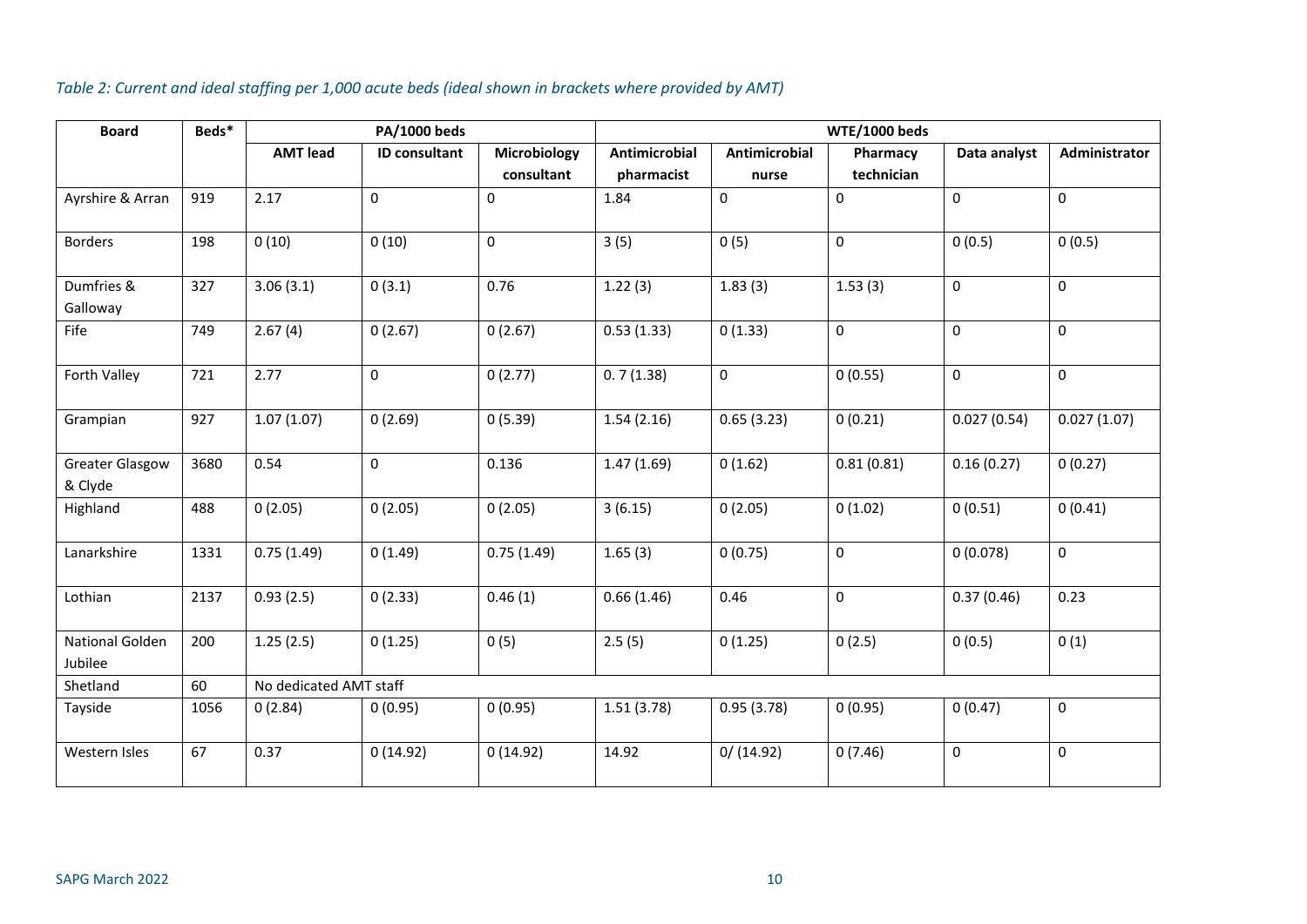# **AMT activities**

Respondents indicated that antimicrobial pharmacists were most fully involved in all activities undertaken within their teams, followed by the AMT leads and other medically qualified staff. Antimicrobial nurses in boards who had them were also involved in a range of activities. Table 3 below shows the number of boards identifying staff groups involved in each AMS task.

# *Table 3: AMS tasks and staff roles involved*

| <b>Stewardship activity</b>                                                               | <b>AMT Lead</b> | <b>ID Cons</b> | Cons             | <b>AM Pharm</b> | <b>AM Nurse</b> | Pharm          | Other          |
|-------------------------------------------------------------------------------------------|-----------------|----------------|------------------|-----------------|-----------------|----------------|----------------|
|                                                                                           |                 |                | <b>Micro</b>     |                 |                 | <b>Tech</b>    |                |
| <b>GUIDANCE AND QUALITY IMPROVEMENT</b>                                                   |                 |                |                  |                 |                 |                |                |
| Development and review of guidelines                                                      | 8               | $\overline{4}$ | $\boldsymbol{6}$ | 11              | $\overline{2}$  | $\mathbf{1}$   | $\overline{2}$ |
| Data collection for QI                                                                    | $\overline{4}$  | $\overline{2}$ | $\overline{2}$   | $\overline{9}$  | $\overline{2}$  | $\overline{2}$ | $\mathbf{1}$   |
| Development and review of PGDs                                                            | $\overline{4}$  | $\mathbf{1}$   | $\overline{4}$   | 10              | $\Omega$        | $\mathbf{0}$   | $\mathbf{1}$   |
| Point prevalence surveys                                                                  | $\overline{2}$  | $\mathbf{1}$   | $\mathbf{1}$     | 9               | $\overline{2}$  | $\mathbf{1}$   | $\mathbf{1}$   |
| Hospital electronic prescribing and medicines administration (HEPMA) -related initiatives | 5               | $\mathbf{1}$   | $\overline{3}$   | $\overline{9}$  | $\mathbf{1}$    | $\mathbf{1}$   | $\mathbf{1}$   |
| Prepack and antibiotic stock initiatives                                                  | $\mathbf{1}$    | 0              | 0                | 10              | 1               | $\overline{2}$ | 1              |
| Penicillin allergy de-labelling initiatives                                               | 6               | 5              | $\overline{3}$   | $\overline{7}$  | $\overline{2}$  | $\mathbf{1}$   | $\mathbf{1}$   |
| Discussion of antimicrobial issues with senior management                                 | 9               | $\overline{2}$ | 3                | $\overline{9}$  | $\mathbf{1}$    | $\mathbf{0}$   | $\mathbf{1}$   |
| Audit and feedback                                                                        | 5               | $\overline{3}$ | $\overline{3}$   | 10              | $\overline{2}$  | $\overline{2}$ | $\mathbf{1}$   |
| Practice and service development                                                          | $\overline{7}$  | 3              | $\overline{4}$   | 11              | $\mathbf{1}$    | 0              | $\mathbf{1}$   |
| <b>EDUCATION</b>                                                                          |                 |                |                  |                 |                 |                |                |
| <b>Education of medical staff</b>                                                         | 8               | $\overline{4}$ | 6                | 11              | $\mathbf 0$     | 0              | $\mathbf{1}$   |
| Education of pharmacy staff                                                               | 4               | $\mathbf{1}$   | $\overline{2}$   | 11              | $\Omega$        | $\mathbf{0}$   | 1              |
| Education of nursing staff                                                                | 5               | 3              | $\overline{4}$   | 8               | 2               | $\Omega$       | $\mathbf{1}$   |
| Education of non-medical prescribers                                                      | 5               | $\overline{3}$ | $\overline{4}$   | 10              | 2               | $\mathbf{1}$   | $\mathbf{1}$   |
| Contributes to Higher Education                                                           | 6               | $\overline{2}$ | 3                | 10              | $\overline{2}$  | 0              | $\mathbf{1}$   |
| <b>COLLABORATIVE WORKING</b>                                                              |                 |                |                  |                 |                 |                |                |
| Primary care prescribing teams                                                            | 5               | 2              | 3                | 10              | $\mathbf{1}$    | $\Omega$       | $\mathbf{1}$   |
| Care homes and Care at Home services                                                      | $\overline{2}$  | $\Omega$       | $\overline{2}$   | $\overline{a}$  | $\mathbf{1}$    | $\mathbf{1}$   | $\mathbf{1}$   |
| Interface with community hospitals                                                        | $\overline{3}$  | $\mathbf{1}$   | $\overline{2}$   | 6               | $\overline{2}$  | 1              | $\mathbf{1}$   |
| AMS contribution to other clinical multidisciplinary team (MDT) groups e.g. IPC, Risk     | 8               | $\overline{3}$ | 6                | 11              | $\overline{2}$  | $\mathbf{0}$   | $\mathbf{1}$   |
| <b>CLINICAL</b>                                                                           |                 |                |                  |                 |                 |                |                |
| Clinical Stewardship ward rounds                                                          | $\overline{4}$  | 1              | $\overline{2}$   | 6               | $\overline{2}$  | $\mathbf{1}$   | $\mathbf{1}$   |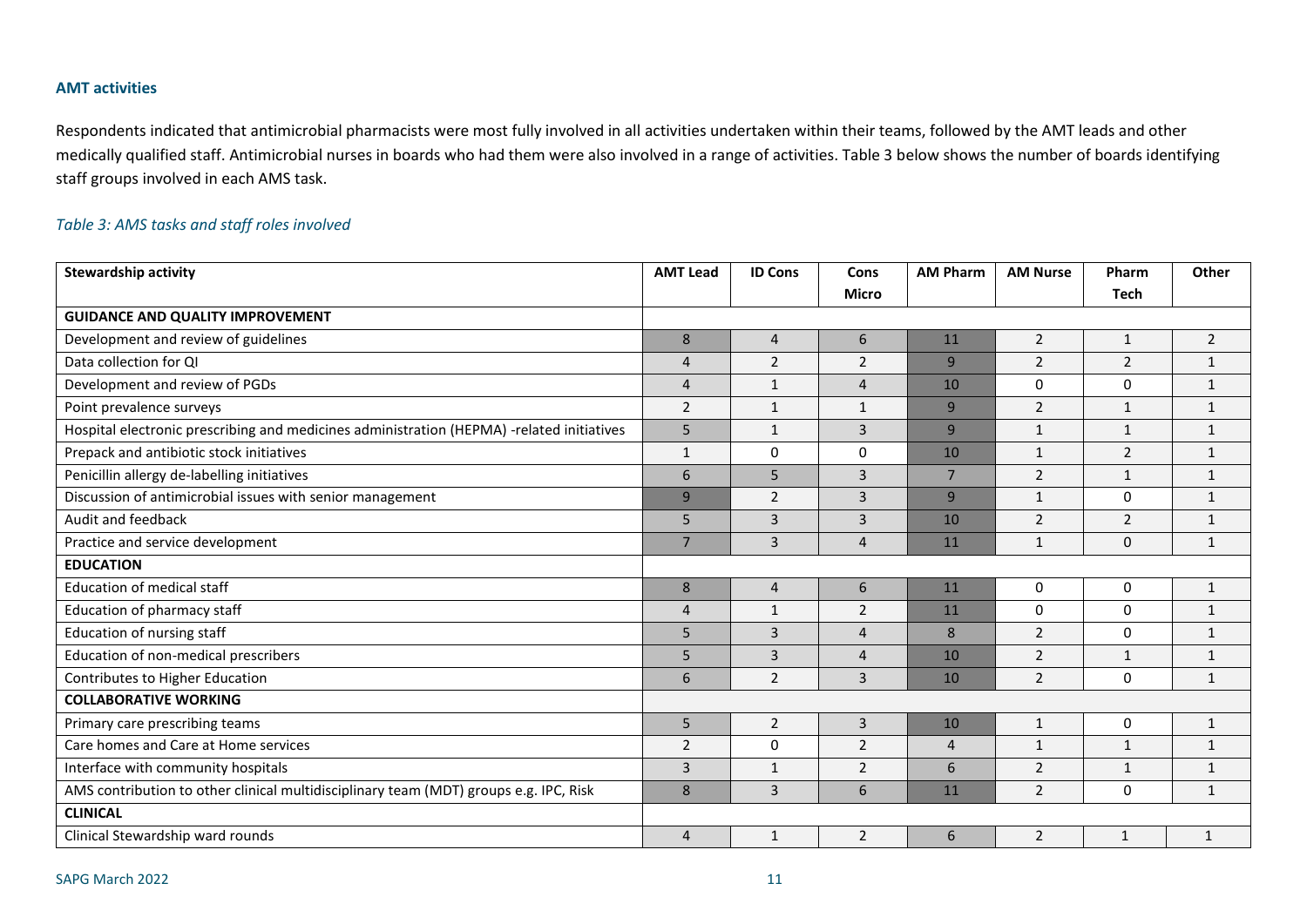| <b>Stewardship activity</b>             | <b>AMT Lead</b> | <b>ID Cons</b> | <b>Cons</b> | <b>AM Pharm</b> | <b>AM Nurse</b> | Pharm | Other |
|-----------------------------------------|-----------------|----------------|-------------|-----------------|-----------------|-------|-------|
|                                         |                 |                | Micro       |                 |                 | Tech  |       |
| Advice on gentamicin and vancomycin     |                 |                | 4           | 11              |                 |       |       |
| Advice on complex cases                 | 6               |                | 6           | 10              | υ               |       |       |
| Support of OPAT                         |                 |                |             | 8               |                 |       |       |
| Support of Hospital at Home             |                 |                |             |                 | υ               |       |       |
| Respond to antimicrobial queries        | 6               |                | 6           | 10              |                 |       |       |
| Advice on clinical queries              |                 |                | 6           | 10              |                 |       |       |
| <b>INFORMATION</b>                      |                 |                |             |                 |                 |       |       |
| Analysis of antibiotic use data         |                 |                | 4           | 10              |                 |       |       |
| Production of antimicrobial use reports |                 |                |             | 10 <sup>1</sup> |                 |       |       |

#### **Current level of AMS activity within board**

Eight boards rated AMS activities as adequate and six boards rated as inadequate. No board rated as very good but several noted that prior to COVID-19 they would have given AMS activities this rating.

#### **Benefit of a specific nursing AMS post(s)**

Eleven respondents answered this question. Two boards currently had a nurse in post and they valued this position stating that the alternative approach taken by nurses was complementary to other roles.

Respondents who did not currently have a nurse thought nurses could contribute in the following areas:

- Development and delivery of education including peer education, involvement in undergraduate education and education of care home staff.
- Role model and leader for nursing staff providing support to optimise nurse management of urinary tract infections and wounds.
- Contribute to penicillin allergy de-labelling.
- Engage nursing staff in IV antibiotic review.
- Quality improvement work within wards, primary care and care homes.
- Link with senior nurses to raise profile and priority of AMS.
- Support data collection, analysis and feedback for audit and improvement.
- Involvement in MDT ward rounds.
- Improvement of primary and secondary care links.